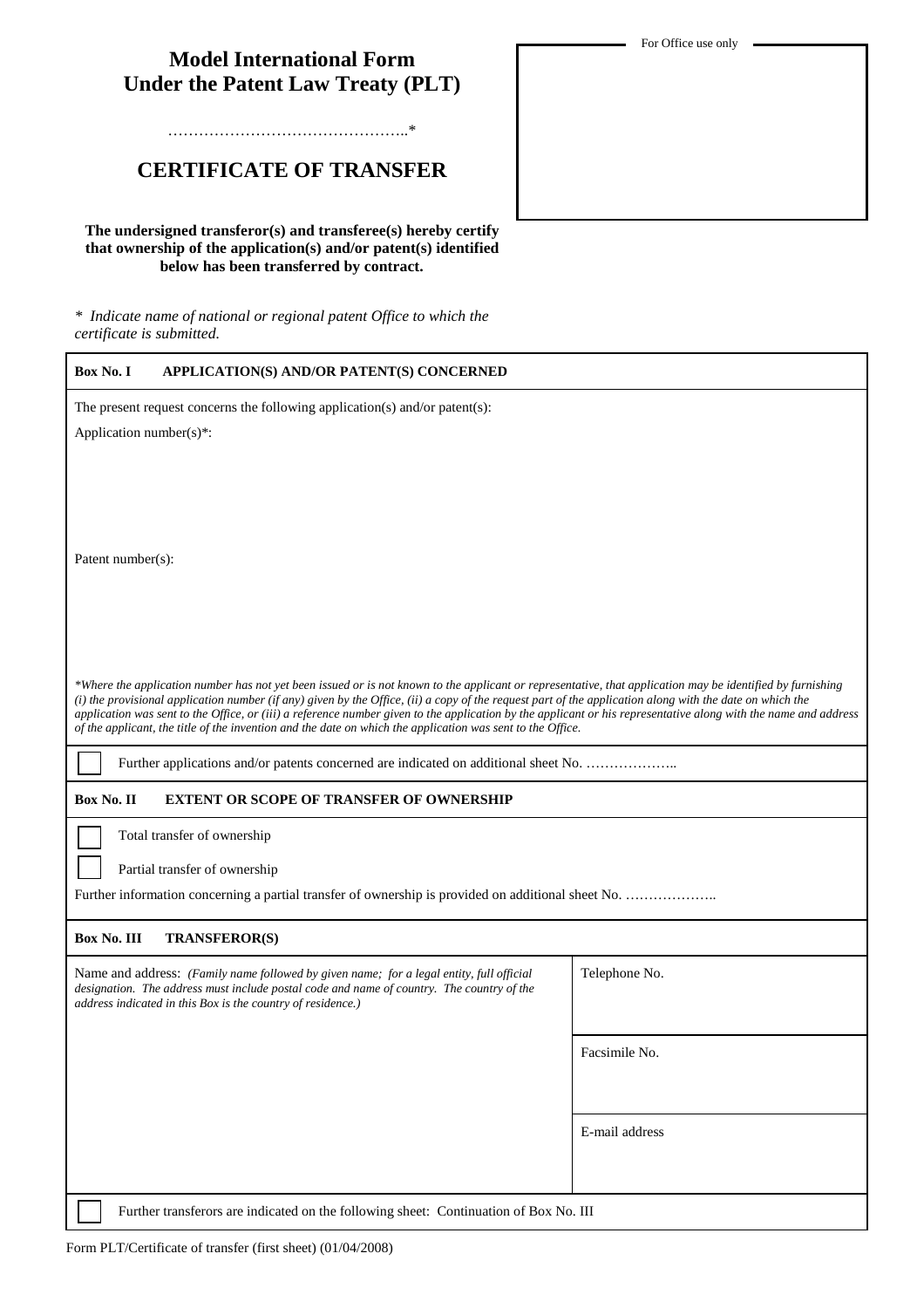Sheet No. ……….

| <b>Continuation of Box No. III FURTHER TRANSFEROR(S)</b>                                          |                |  |
|---------------------------------------------------------------------------------------------------|----------------|--|
| If none of the following sub-boxes is used, this sheet should not be included in the certificate. |                |  |
| Name and address:                                                                                 | Telephone No.  |  |
|                                                                                                   | Facsimile No.  |  |
|                                                                                                   | E-mail address |  |
| Name and address:                                                                                 | Telephone No.  |  |
|                                                                                                   | Facsimile No.  |  |
|                                                                                                   | E-mail address |  |
| Name and address:                                                                                 | Telephone No.  |  |
|                                                                                                   | Facsimile No.  |  |
|                                                                                                   | E-mail address |  |
| Name and address:                                                                                 | Telephone No.  |  |
|                                                                                                   | Facsimile No.  |  |
|                                                                                                   | E-mail address |  |
| Name and address:                                                                                 | Telephone No.  |  |
|                                                                                                   | Facsimile No.  |  |
|                                                                                                   | E-mail address |  |
| Name and address:                                                                                 | Telephone No.  |  |
|                                                                                                   | Facsimile No.  |  |
|                                                                                                   | E-mail address |  |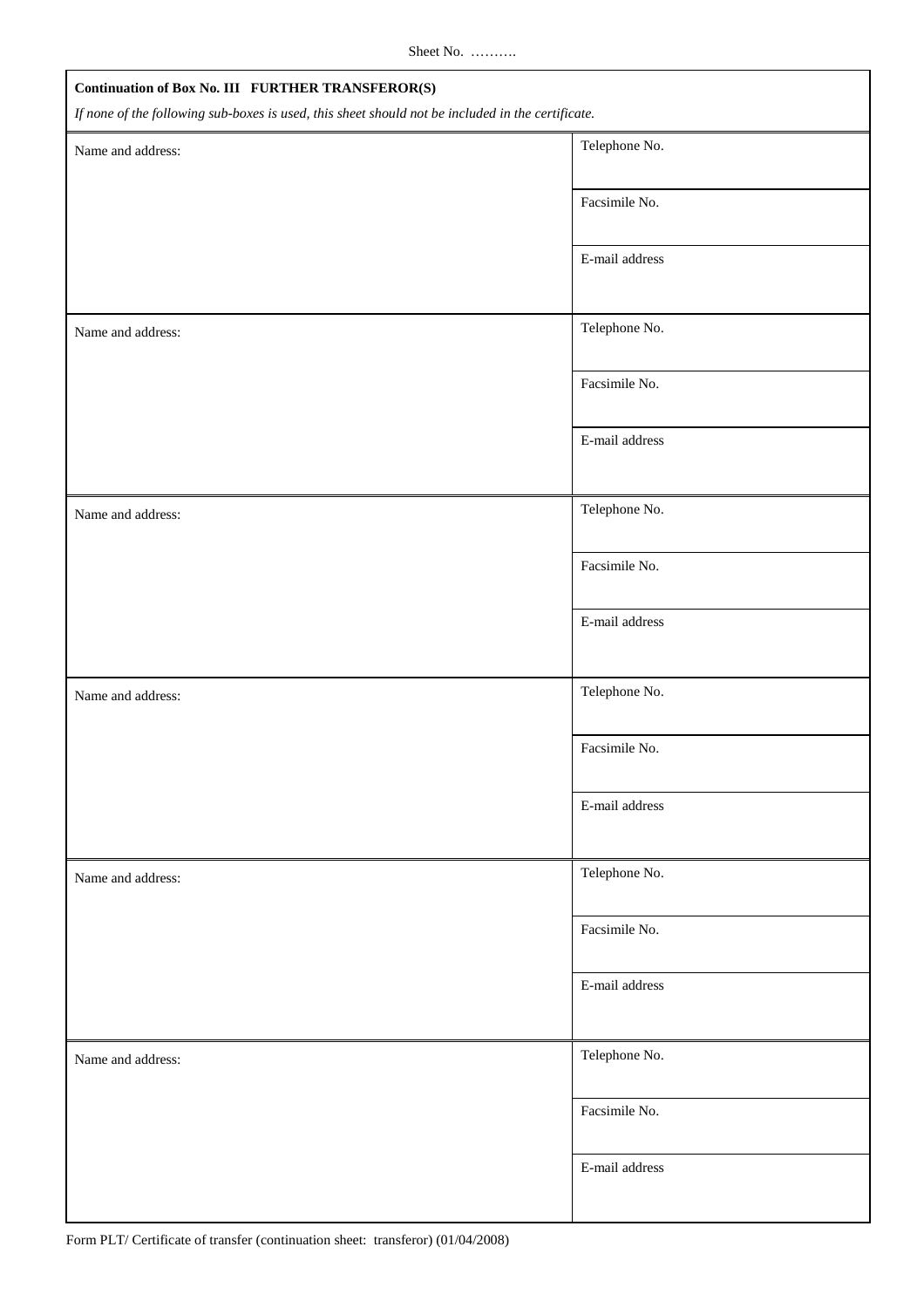| Box No. IV<br><b>TRANSFEREE(S)</b>                                                                                                                                                                                                                                          |                |
|-----------------------------------------------------------------------------------------------------------------------------------------------------------------------------------------------------------------------------------------------------------------------------|----------------|
| Name and address: (Family name followed by given name; for a legal entity, full official<br>designation. The address must include postal code and name of country. The country of the<br>address indicated in this Box is the country of residence.)                        | Telephone No.  |
|                                                                                                                                                                                                                                                                             | Facsimile No.  |
|                                                                                                                                                                                                                                                                             | E-mail address |
| Further transferees are indicated on the following sheet: Continuation of Box No. IV                                                                                                                                                                                        |                |
| Box No. V<br>SIGNATURE OR SEAL OF THE TRANSFEROR(S); DATE                                                                                                                                                                                                                   |                |
| Next to each signature or seal, indicate the name of the person signing or sealing, the capacity in which the person signs or seals (if such<br>capacity is not obvious) and the date of signature or of seal<br>Box No. VI<br>SIGNATURE OR SEAL OF THE TRANSFEREE(S); DATE |                |
|                                                                                                                                                                                                                                                                             |                |
| Next to each signature or seal, indicate the name of the person signing or sealing, the capacity in which the person signs or seals (if such<br>capacity is not obvious) and the date of signature or of seal                                                               |                |